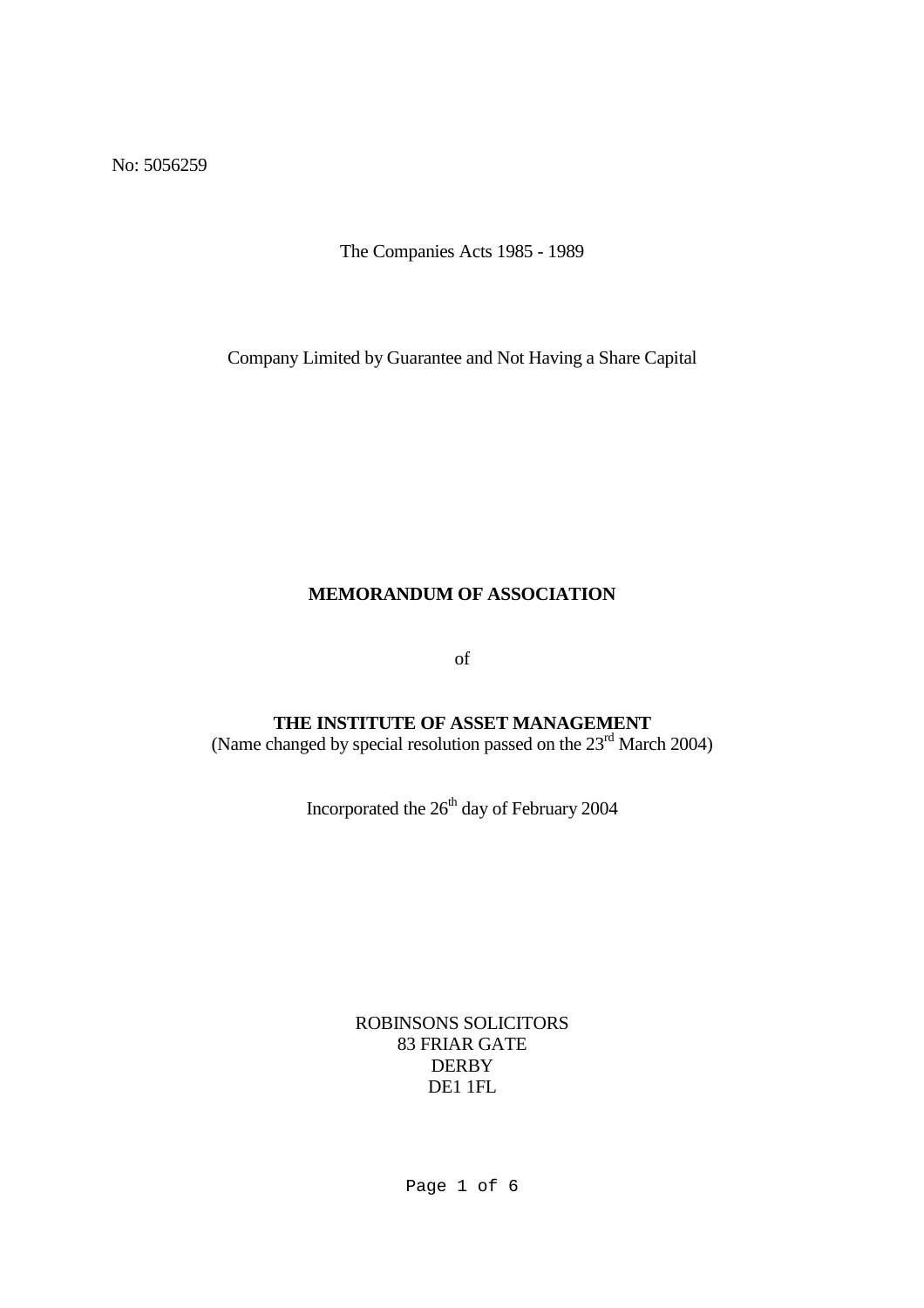#### The Companies Acts 1985 to 1989

## Company Limited by Guarantee and Not Having a Share Capital

## **MEMORANDUM OF ASSOCIATION**

#### of

## **THE INSTITUTE OF ASSET MANAGEMENT**

- 1 The name of the company (hereinafter called 'the Institute') is "The Institute of Asset Management".
- 2 The registered office of the Institute will be situated in England and Wales.
- 3 The objects for which the Institute is established are:
- 3.1.1 the advancement for the public benefit of the science and practice of asset management (which for the purpose of this document shall mean all aspects of the professional management of physical assets throughout their lifecycle and, in particular, the governing concepts, tools, techniques, methods and principles) by the promotion of research and the collection and publication of educational material and the holding of conferences, seminars and meetings.
- 3.1.2 the promotion and recognition of high standards of practice and professional competence amongst asset management practitioners and the promotion of improved standards for the benefit of the general public and appropriate companies and undertakings
- 3.1.3 the generation of widespread awareness and understanding of the discipline of asset management and the promotion to asset owners stewards and users everywhere (including public and private sector organisations, companies, associations and undertakings) of the benefits to such entities and the general public of the proper application of asset management.
- 3.1.4 to take over the assets and undertaking of The Institute of Asset Management, registered number 3135181.

3.2 to carry on any other trade or business which can in the opinion of the members or directors of the Institute be conveniently, advantageously or profitably carried on in connection with or ancillary to any of the businesses of the Institute or calculated directly or indirectly to enhance the value or render more profitable any of the Institute's assets;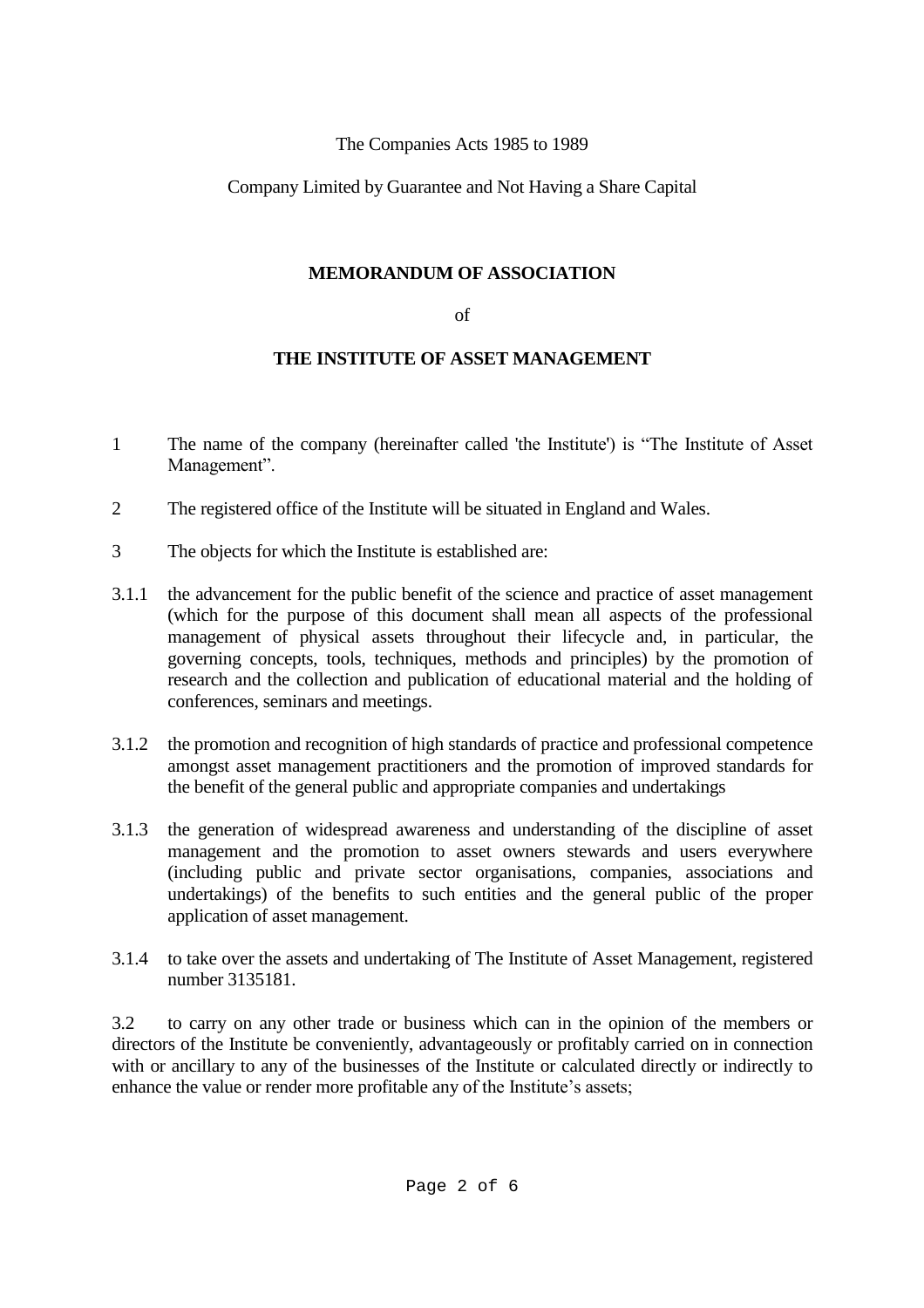3.3 to purchase, take on lease, or in exchange, hire or otherwise acquire, real or personal property and rights or privileges and to construct, maintain and alter buildings or erections;

3.4 to sell, let or mortgage, dispose of or turn to account all or any of the property or assets of the Institute;

3.5 to purchase or otherwise acquire plant and machinery including computer hardware and software, furniture, fixtures, fittings and all other effects of every description and to apply for registration of any patents, rights, copyrights, licences and the like;

3.6 to apply for, subscribe, underwrite, purchase or otherwise acquire and to hold, dispose of and deal with, any shares or other securities or investments of any nature whatsoever and any options or rights in respect thereof or interest therein;

3.7 to borrow or raise money on such terms and on such security as may be thought fit;

3.8 to take and accept any gift of money, property or other assets whether subject to any special trust or not;

3.9 to draw, make, accept, endorse, discount, execute and issue promissory notes, bills, cheques and other instruments and to operate bank accounts;

3.10 to invest moneys of the Institute not immediately required for its purposes in or upon such investments, securities or property as may be thought fit subject nevertheless to such conditions (if any) and such consents (if any) as may for the time being be imposed or required by law;

3.11 to make any donations in cash or assets or establish or support or aid in the establishment or support of and to lend money (with or without security) to or for any charitable associations or institutions;

3.12 subject to the provisions of Clause 4 below to engage and pay any person or persons whether on a full-time or part-time basis or whether as consultant or employee to supervise, organise, carry on the work of and advise the Institute and to make any reasonable and necessary provision for the payment of pensions and superannuation to or on behalf of employees or former employees and their wives, husbands and other dependants;

3.13 to co-operate with any companies, institutions, societies or associations which shall have objects altogether or mainly similar to those of the Institute and prohibit payment of any dividend or profit to and the distribution of any of their assets among their members at least to the same extent as such payments or distributions are prohibited in the case of members of the Institute by this Memorandum of Association;

3.14 to pay out of funds of the Institute the costs, charges and expenses of and incidental to the formation and registration of the Institute;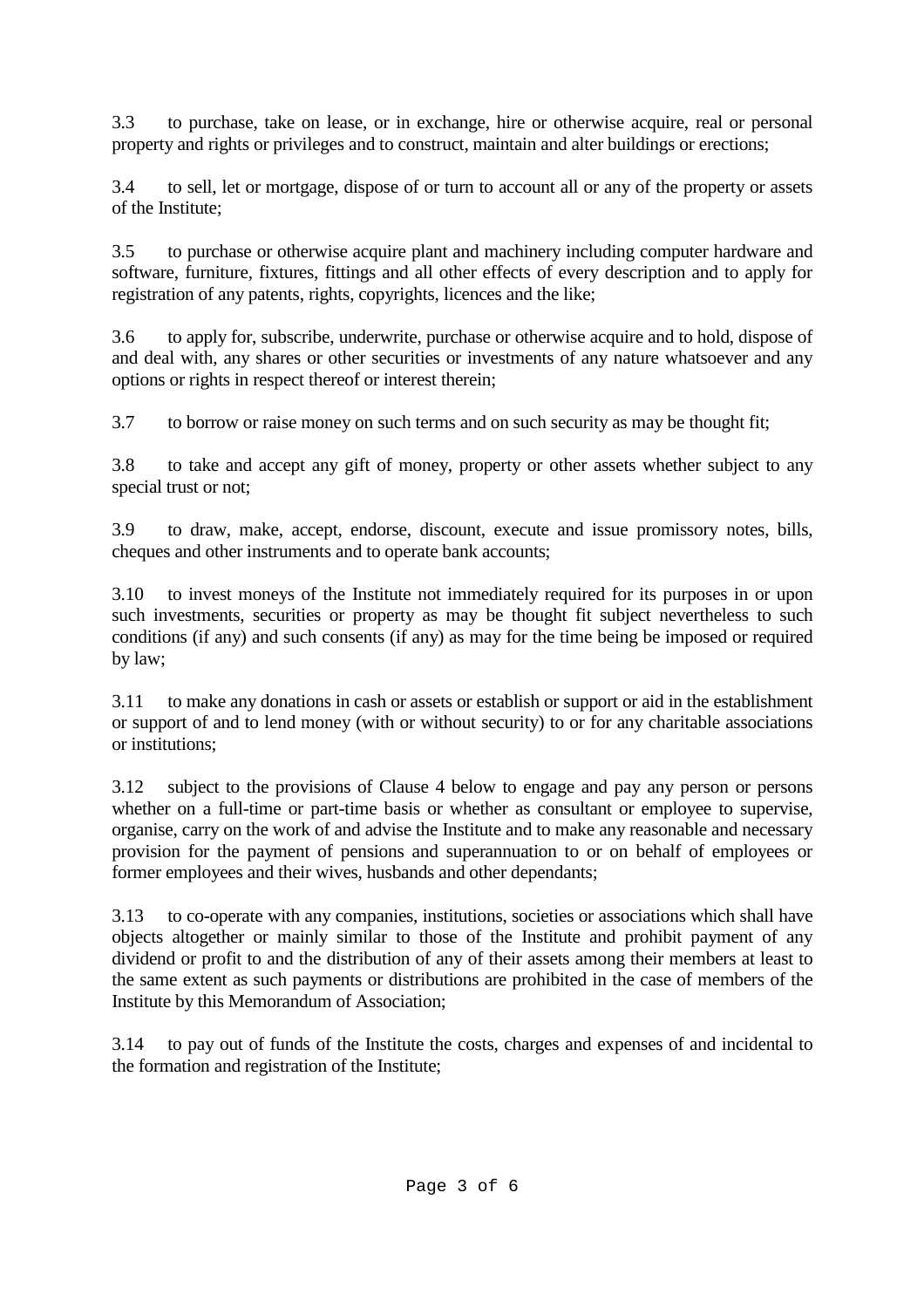3.15 to enter into any arrangement (directly or indirectly) with the European Union or any supra national or international body or any Government authority, supreme, dependant, municipal, local or otherwise, and to obtain from the European Union or any such supra national or international body or any such Government authority any rights, concessions, privileges and permissions (including without limitation financial contributions and Planning Permissions) that may seem conducive to the Institute's objects or any of them;

3.16 to take such steps by personal or written appeals or otherwise as may from time to time be necessary for the purpose of procuring contributions to the funds of the Institute in the shape of grants, donations, subscriptions, annual payments or otherwise;

3.17 to enter into partnership or into any arrangement for joint, shared or mutual promotion, investment or development, union of interests, reciprocal concession or co-operation with any person, partnership or company carrying on, engaged in or about to carry on or engage in any business or transaction which the Institute is authorised to carry on or engage in or any business or transaction capable of being conducted so as to directly or indirectly further the objects of the Institute or any of them and to take or otherwise acquire and hold shares or stock in any securities of and to make grants to or otherwise assist any person, partnership or company and to sell, hold, re-issue with or without guarantee or otherwise deal with such shares, stocks or securities:

3.18 to cause to be written and printed or otherwise reproduced and circulated in any other media, gratuitously or otherwise, periodicals, magazines, books, leaflets or other documents or films or recorded tapes;

3.19 to provide indemnity insurance to cover the liability of the directors and officers which by virtue of any rule of law would otherwise attach to them in respect of any negligence, default, breach of trust or breach of duty of which they may be guilty in relation to the Institute;

3.20 to enter into any arrangements with any other company for the purpose of disposing of the whole or any part of the business, property or undertaking or any other liabilities of the Institute or of any other transaction which may appear likely to assist or benefit the Institute or its Members as may be thought expedient to further its objects;

3.21 to do all such other lawful things as shall further the attainment of the objects of the Institute or any of them;

4 The income and property of the Institute shall be applied solely towards the promotion of its objects as set forth in this Memorandum of Association and no portion thereof shall be paid or transferred directly or indirectly by way of dividend, bonus or otherwise howsoever by way of profit, to members of the Institute.

Provided that nothing herein shall prevent any payment in good faith by the Institute:

4.1 of the usual professional charges for business done by any director who is a solicitor, accountant, or other person engaged in a profession or by any partner of his or hers, when instructed by the Institute to act in a professional capacity on its behalf; provided that at no time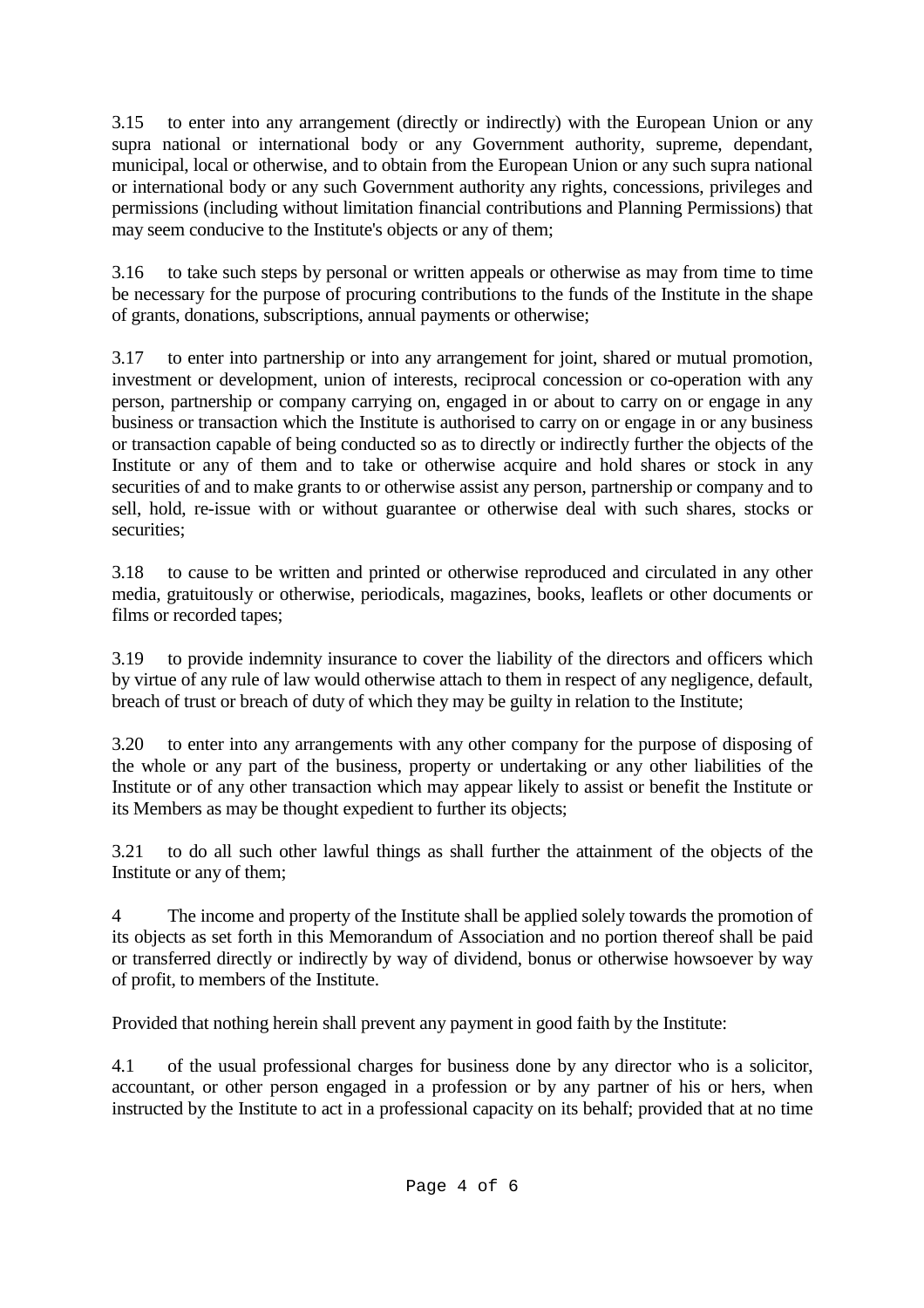shall a majority of the directors benefit under this provision and that a director shall withdraw from any meeting at which his or her appointment or remuneration or that of his or her partner, is under discussion;

4.2 of reasonable and proper remuneration to any member, officer or servant of the Institute (including a director) for any services rendered to the Institute and of travelling expenses necessarily incurred in carrying out the duties of any member, officer or servant of the Institute;

4.3 of interest on money lent by a member or director of the Institute at a rate not exceeding five per cent per annum;

4.4 to any director of reasonable out-of-pocket expenses;

4.5 of fees, remuneration or other benefit in money or money's worth to a company of which a member of the Institute or a director may be a member;

4.6 of reasonable and proper rent for premises demised or let by any member of the Institute or any director.

- 4.7 of any premium in respect of any indemnity insurance to cover the liability of the directors and officers who by virtue of any rule of law would otherwise attach to them in respect of any negligence, default, breach of trust or breach of duty of which they may be guilty in relation to the Institute.
- 5 The liability of the members is limited.

6 Every member of the Institute undertakes to contribute to the assets of the Institute, in the event of the same being wound up while he is a member, or within one year after he ceases to be a member, for payment of the debts and liabilities of the Institute contracted before he ceases to be a member and of the costs, charges and expenses of winding up and for the adjustment of the rights of the contributories among themselves, such amount as may be required not exceeding £1.

7 If upon the winding up or dissolution of the Institute there remains, after the satisfaction of all its debts and liabilities, any property whatsoever, the same shall not be paid to or distributed among the members of the Institute, but shall be given or transferred to some other body or bodies having objects similar to the objects of the Institute and which shall prohibit the distribution of its or their income or property among its or their members to an extent at least as great as is imposed on the Company under or by virtue of clause 4 hereof, such body or bodies to be determined by the members of the Company at or before the time of dissolution and if, so far as effect cannot be given to such provision, then to some charitable body.